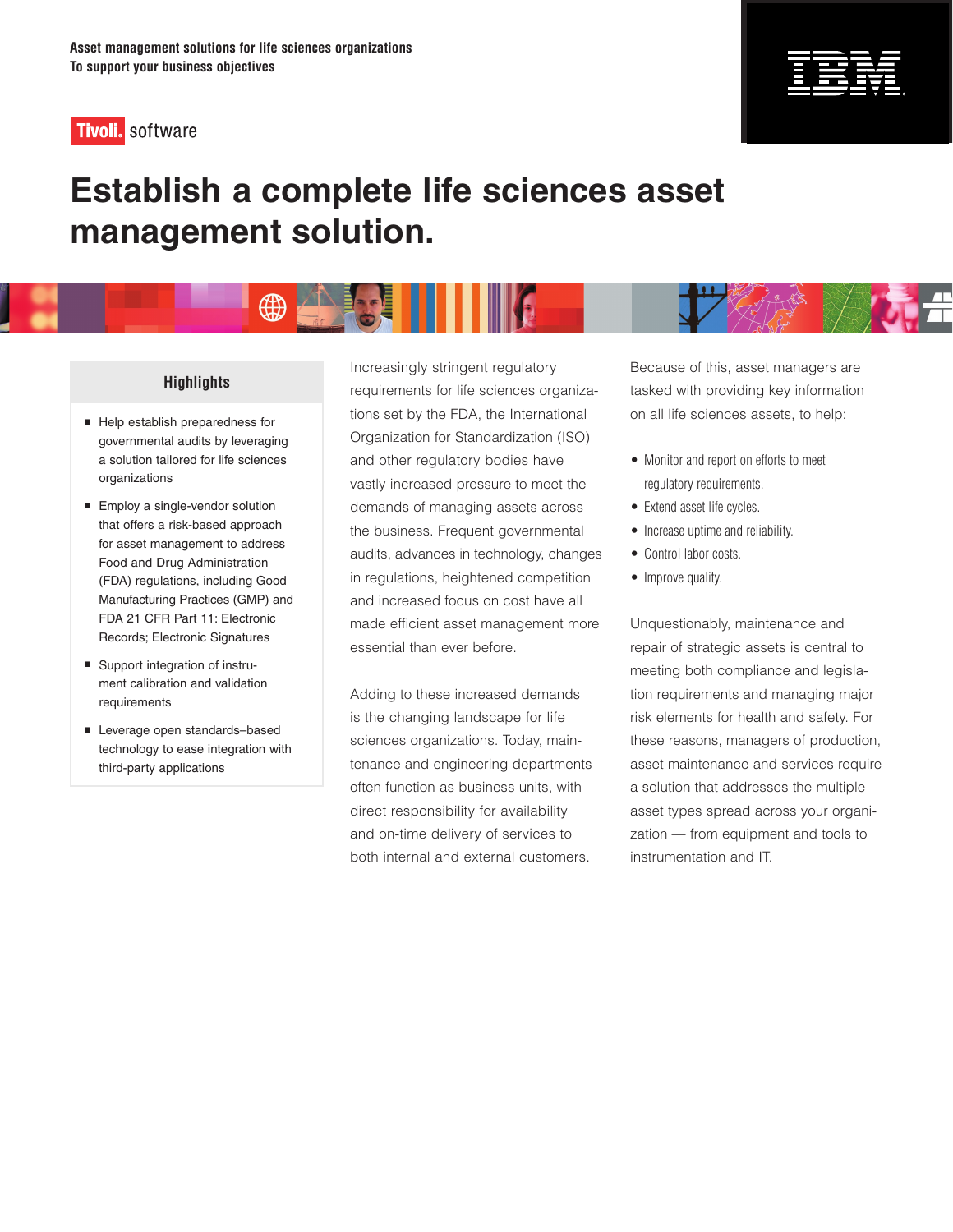## **Leverage a solution tailored for life sciences organizations**

IBM Maximo® for Life Sciences is a complete set of asset management solutions tailored for life sciences organizations that enables your operational, service and maintenance managers to track and better manage assets critical to the performance of the business and to help maintain required service levels. The sheer breadth of assets that must be managed makes meeting regulatory requirements particularly daunting. Maximo for Life Sciences helps manage all your assets — from equipment, tools and laboratory instruments to maintenance and engineering facilities, to IT equipment such as mobile devices, IP-driven assets and servers.

Asset managers within life sciences organizations need a comprehensive way to centrally manage critical assets throughout the various divisions in which the assets are located — from maintenance, engineering, and research and development to facilities, logistics and IT. Maximo for Life Sciences helps address the numerous considerations to face when selecting a comprehensive asset management solution:



*Consisting of six key management systems, Maximo for Life Sciences integrates easily with your existing business systems, allowing you to work the way you want to work.*

- *User access.* Knowing how and where users are accessing information is critical.
- *Auditability.* Regulatory requirements make it mandatory for asset management to be both auditable and traceable.
- *Ease of use.* An asset management solution must help speed — rather than impede business processes and information extraction.
- • *Maintenance.* Software standardization must not constrain maintenance processes.
- *Flexibility.* As business processes evolve, your solutions must adapt as well.
- *Information capture*. To extend the life of assets, you must also have a way to capture additional required information.

## **Apply a single solution to monitor and report on efforts to comply with strict regulatory requirements**

The assets that must be managed are broad-ranging and spread across multiple divisions, operations and maintenance managers. As a result, field engineers and other asset managers face significant challenges in tracking and managing equipment, tools and instrumentation. Maximo for Life Sciences helps you overcome these challenges to comply with numerous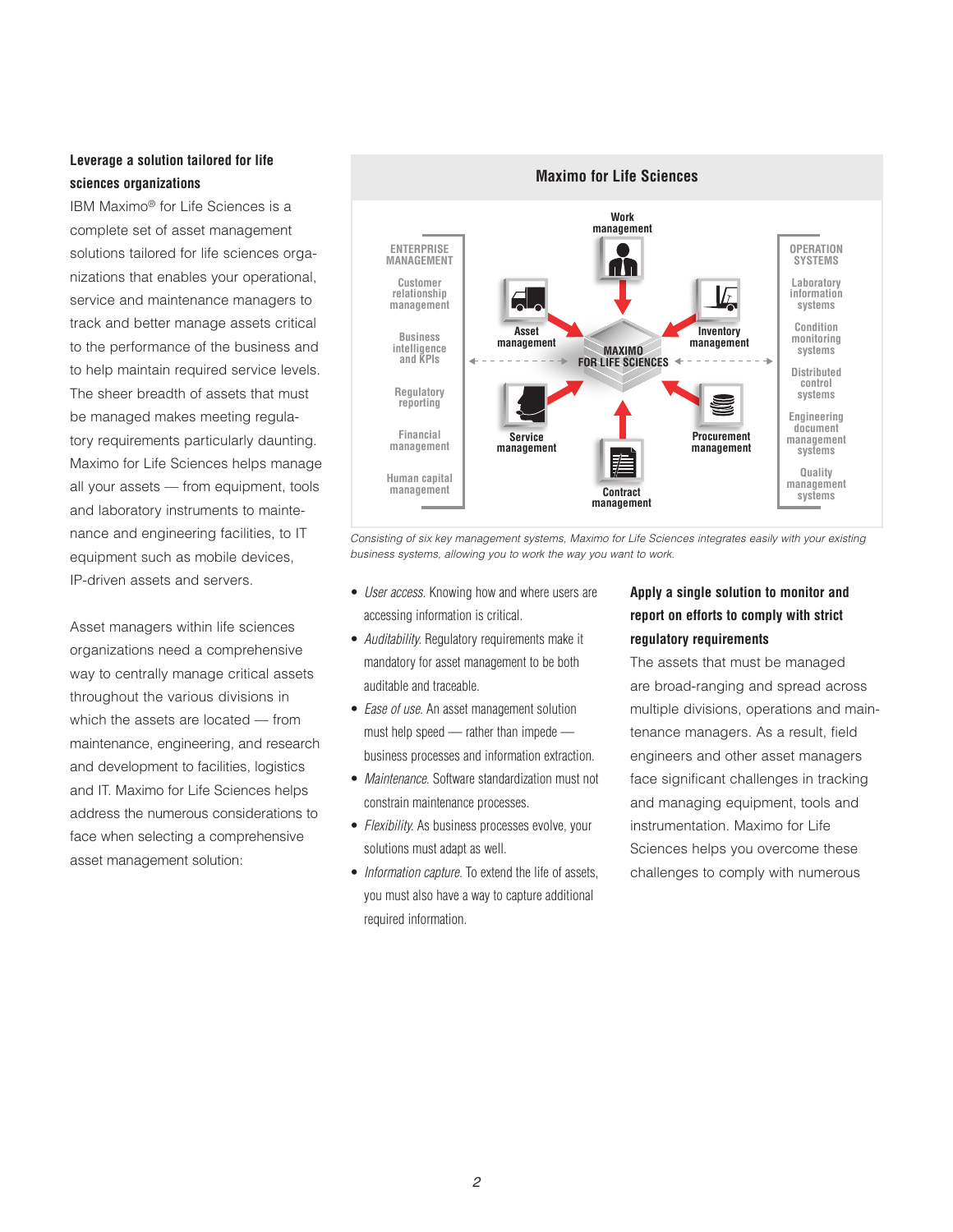requirements and best practices, such as:

- • GMP.
- FDA 21 CFR Part 11: for electronic records for auditing; electronic signatures for document validation.
- Instrument calibration.
- Corrective and Preventive Action (CAPA).
- ISO guidelines.
- Reliability-centered maintenance.
- Lean manufacturing.
- Validation support with compliance assistance documentation.
- • Best-practices maintenance improvement programs.

Maximo for Life Sciences also helps deliver better information through industry-specific reports and key performance indicators (KPIs).

## **Empower operational and maintenance managers**

With a single repository for assetrelated information, Maximo for Life Sciences gives senior and operational management the ability to view and manage asset performance from a corporate perspective. In addition, by managing critical assets more closely, maintenance managers can help improve the uptime of critical, revenuegenerating assets; reduce the costs



*IBM Maximo Asset Management provides a logical set of applications to manage the full information process around all assets and asset-related services.*

of acquiring, maintaining and even disposing of assets; and, ultimately, increase shareholder value. Use Maximo for Life Sciences to monitor and help manage most of the asset life cycle, including:

- Acquisition.
- Work orders.
- Preventive maintenance.
- Inventory control.
- Purchasing.
- Quality management.
- Regulatory compliance efforts.
- Disposal.

#### **Support a service-centric business model**

Maximo for Life Sciences provides enhanced capabilities to allow users to implement a service-centric business model that takes advantage of the IBM Service Management approach to aligning IT with your business goals. This business model encourages partnerships between the maintenance organization and internal customers. It supports third-party service providers by tracking relevant activities and monitoring asset and service performance according to agreed service levels.

Maximo for Life Sciences is built on open standards–based technology, such as Java™ 2 Enterprise Edition (J2EE™), making it easier to adapt business processes, protect technology investments and improve overall agility.